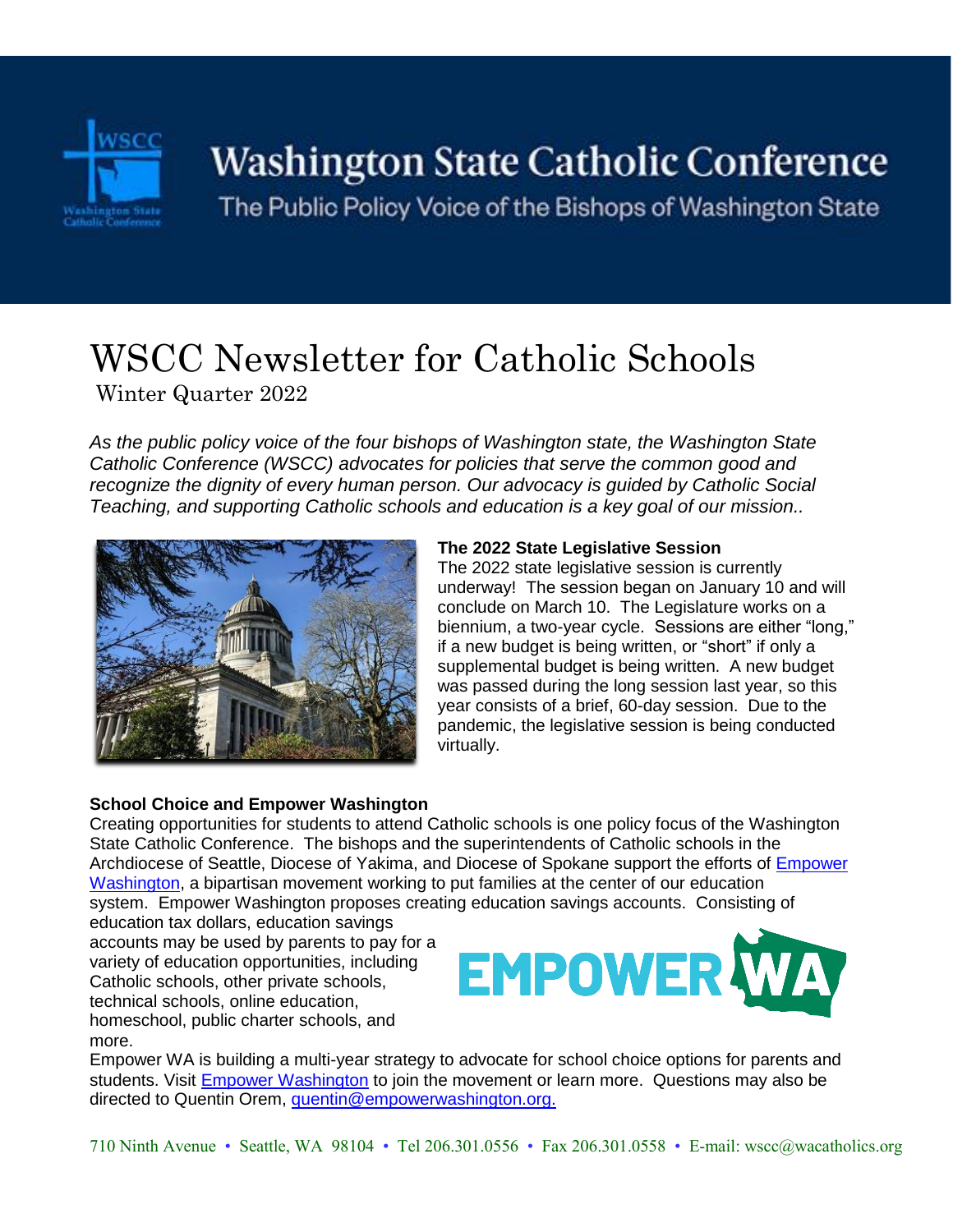#### **School Choice Bills**

In addition to collaborating with Empower Washington on school choice efforts, the WSCC also tracks school choice legislation. Below are some of this session's school choice bills:

- [House Bill 1633](https://app.leg.wa.gov/billsummary?BillNumber=1633&Initiative=false&Year=2021) (HB 1633) creates 100,000 scholarships of \$10,000 each that may be applied to home school or private schools.
- [House Bill 2042](https://app.leg.wa.gov/billsummary?BillNumber=2042&Initiative=false&Year=2021) (HB 2042) creates a K-12 education scholarship program consisting of 130,000 scholarships of \$7,000 each. Twenty-five per cent of these scholarships would be awarded to students of specific criteria (from low-income families, homeless, foster students, receiving special education services). The remaining 75% of the scholarships would be distributed geographically across the state.
- [Senate Bill 5205](https://app.leg.wa.gov/billsummary?BillNumber=5205&Initiative=false&Year=2021) (SB 5205) establishes a K-12 education voucher program that may be applied to public or private schools.

The WSCC is highly supportive of school choice programs that increase families' opportunities to attend Catholic schools. However, school choice is an issue that is traditionally opposed by the current majority in the House and Senate. Passing a school choice bill requires an extensive amount of planning and coalition building, which are part of the long-term goals of the WSCC and [Empower](https://www.empowerwashington.org/)  [Washington.](https://www.empowerwashington.org/) At this time, HB 1633, HB 2042, and SB 5025 are not currently expected to advance or be passed into law this session.

#### **The Bishops' State Legislative Priorities**

Every year the four bishops of the Archdiocese of Seattle, Diocese of Yakima, and Diocese of Spokane select legislative priorities that reflect Catholic social teaching and our desire to serve the common good. Catholic schools are one of the bishops' priorities. More details on their twelve legislative priorities can be found [here.](https://www.wacatholics.org/stay-informed/wscc-2021-legislative-priorities) A small example of bills that we are working on include:

- [House Bill 1947](https://app.leg.wa.gov/billsummary?BillNumber=1947&Initiative=false&Year=2021) (HB 1947) and [Senate Bill 5838](https://app.leg.wa.gov/billsummary?BillNumber=5838&Chamber=Senate&Year=2021) (SB 5838), diaper subsidies for recipients of Temporary Assistance for Needy Families (TANF). These bills authorize additional payments to TANF recipients with children under the age three to cover child-related necessities such as diapers. The WSCC supports HB 1947 and SB 5838.
- [House Bill 1141](https://app.leg.wa.gov/billsummary?BillNumber=1009&Initiative=false&Year=2021) (HB 1141) expands access to assisted suicide and weakens safeguards. The WSCC opposes HB 1141.
- The [Renew Act,](https://app.leg.wa.gov/billsummary?BillNumber=5697&Year=2021&Initiative=false) Senate Bill 5697 (SB 5697), addresses plastic that is filling landfills and polluting the marine environment. The bill calls for modernizing Washington's recycling system, reducing waste, providing uniform recycling access to residents across the state, increasing recycling and reuse targets over time, and incentivizing companies to make product packaging more sustainable. Additionally, producers of plastic will be held more accountable for the lifecycle of their products. The WSCC supports the Renew Act.
- The [Solitary Confinement Restriction Act,](https://app.leg.wa.gov/billsummary?BillNumber=1756&Initiative=false&Year=2021) House Bill 1756 (HB 1756), limits the use of solitary confinement in prisons. Solitary confinement can have devastating and inhumane effects on incarcerated individuals. Those placed in prolonged solitary confinement have higher rates of medical conditions, shorter life expectancy, and higher recidivism rates. Solitary confinement is also disproportionately imposed on Black, Indigenous, and Hispanic individuals. The WSCC supports the Solitary Confinement Restriction Act.